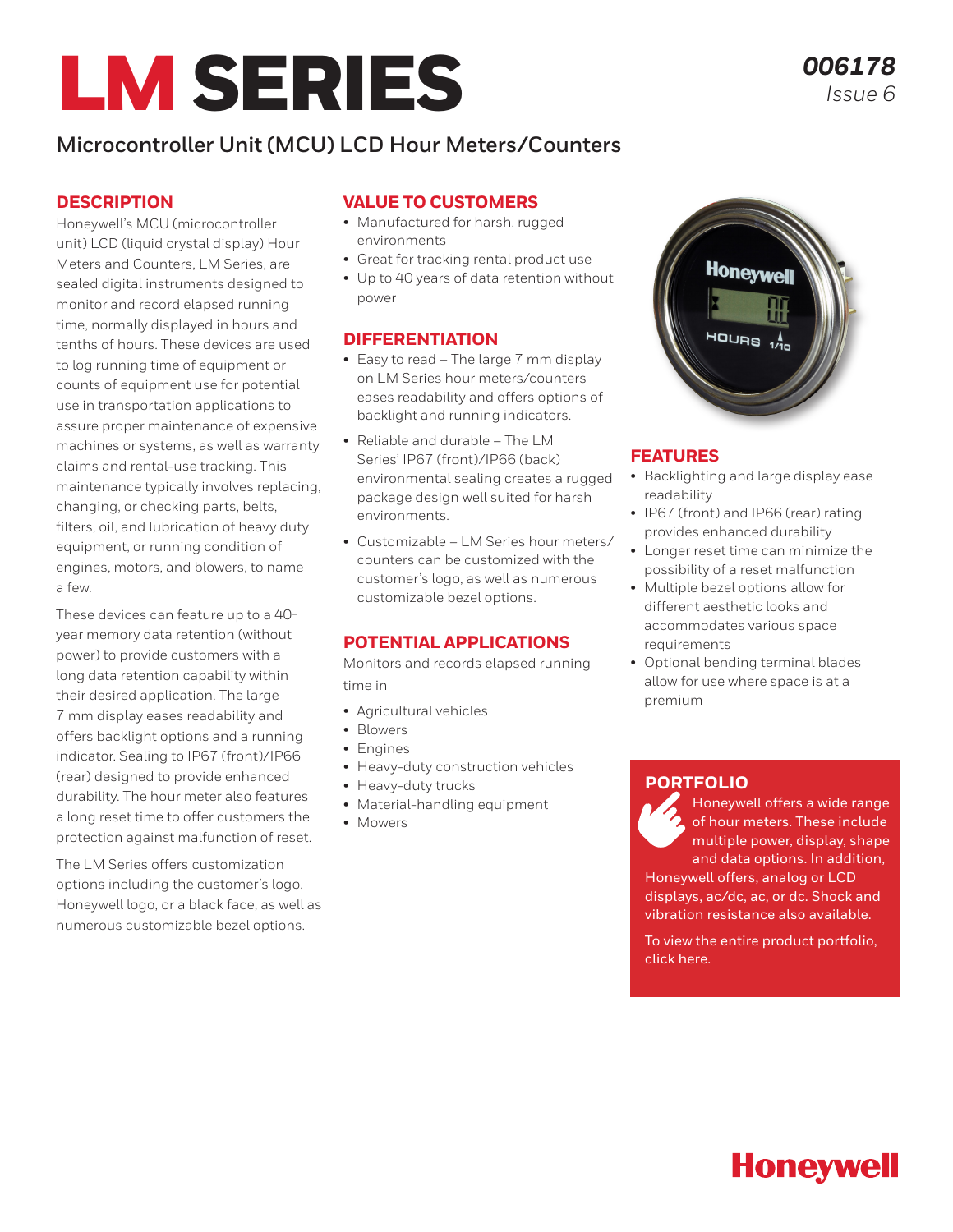| <b>TABLE 1. PERFORMANCE SPECIFICATIONS</b> |                                                                             |  |  |  |
|--------------------------------------------|-----------------------------------------------------------------------------|--|--|--|
| <b>Characteristic</b>                      | <b>Measure</b>                                                              |  |  |  |
| Digital range hours                        | O to 99,999.9 hours; O to 999,999 with auto turn over                       |  |  |  |
| Digital range count                        | O to 999,999 counts with auto turn over                                     |  |  |  |
| Digital height                             | 7 mm                                                                        |  |  |  |
| <b>Backlight color</b>                     | Blue (default); other options available                                     |  |  |  |
| View angle                                 | 12 o'clock                                                                  |  |  |  |
| Running indicator                          | Yes                                                                         |  |  |  |
| Accuracy                                   | ±200 ppm/hour                                                               |  |  |  |
| Operating voltage range                    | 9 Vdc to 64 Vdc                                                             |  |  |  |
| Sealing                                    | IP67 (front); IP66 (rear)                                                   |  |  |  |
| Shock                                      | 55 g per SAE J1378                                                          |  |  |  |
| <b>Vibration</b>                           | 20 g per SAE J1378                                                          |  |  |  |
| Humidity                                   | 95 % non-condensing at 38 °C                                                |  |  |  |
| <b>Operating temperature</b>               | -40 °C to 85 °C [-40 °F to 185 °F]                                          |  |  |  |
| Storage temperature                        | -50 °C to 90 °C [-58 °F to 190 °F]                                          |  |  |  |
| <b>Transient immunity</b>                  | Load dump - yes<br>Inductive - yes<br>$EMI - yes$<br>Reverse polarity - yes |  |  |  |
| Power consumption                          | 0.8 mA @ 12 Vdc                                                             |  |  |  |
| <b>Panel mounting</b>                      | Snap-in                                                                     |  |  |  |
| Case sealing technique - front             | Ultrasonic weld                                                             |  |  |  |
| Case sealing technique - rear              | Sealant on terminals                                                        |  |  |  |
| <b>Start time</b>                          | <1 s; if including all "8" check, then >1 s                                 |  |  |  |
| Material - case                            | Makroblend <sup>®</sup>                                                     |  |  |  |
| Material - lens                            | Lexan <sup>®</sup>                                                          |  |  |  |
| Case depth                                 | 1.35 in (including terminals)                                               |  |  |  |
| <b>Termination</b>                         | 1/4 in blades; 3/16 in blades                                               |  |  |  |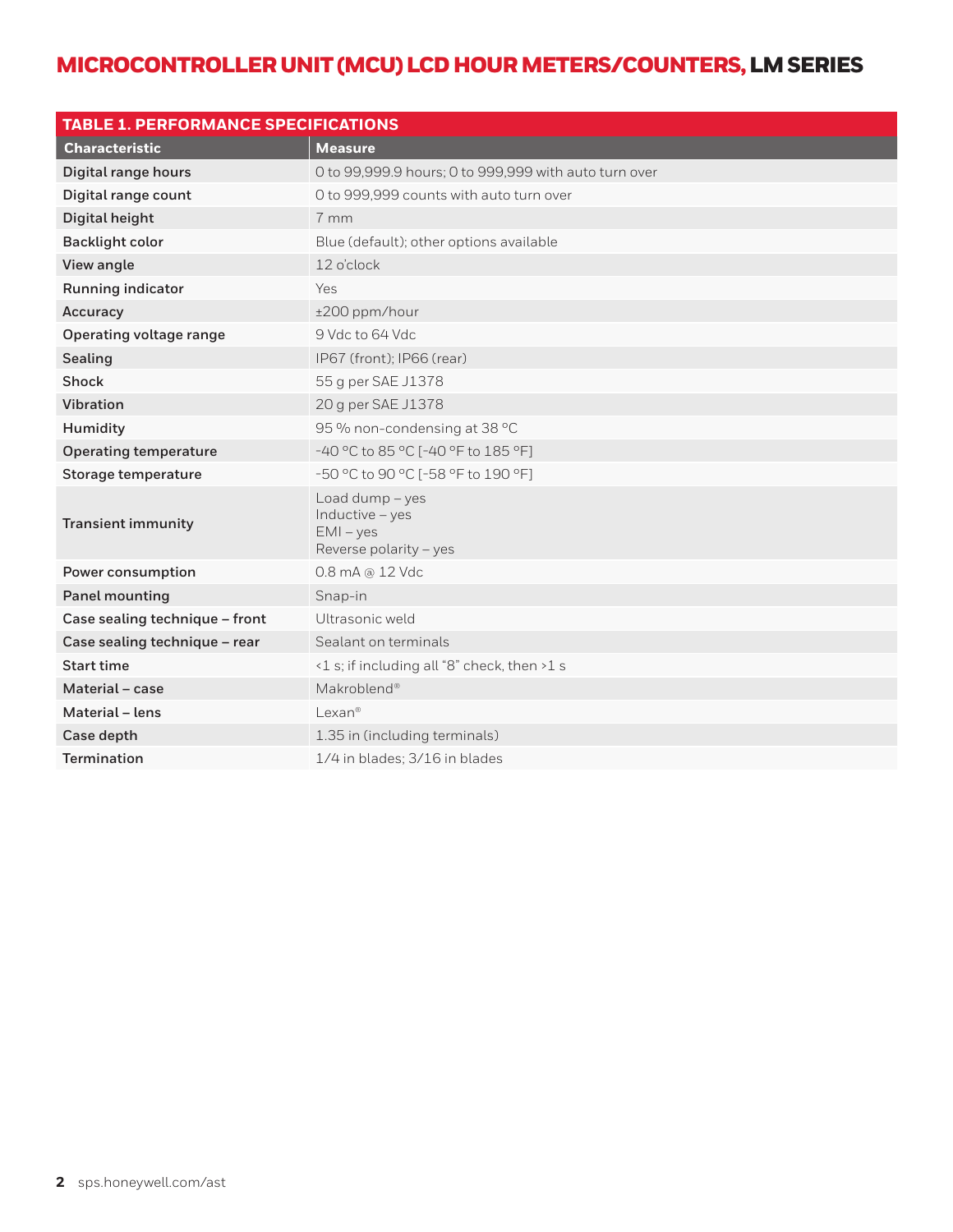

## **PRODUCT NOMENCLATURE**

| <b>TABLE 2. MODIFICATION CODES</b> |                                    |                                                    |                                               |                        |                                            |                                      |
|------------------------------------|------------------------------------|----------------------------------------------------|-----------------------------------------------|------------------------|--------------------------------------------|--------------------------------------|
| <b>Modifica-</b><br>tion Code      | <b>Product</b><br><b>Shape</b>     | <b>Box/Meter</b><br><b>Wrap/Marking</b>            | <b>Hour Meter</b><br>Terminal<br><b>Wires</b> | <b>Fastenings</b>      | <b>Product Qty</b><br><b>Per Carton(s)</b> | Instruc-<br>tion<br><b>Sheet Qty</b> |
| 11                                 |                                    | Bulk pack, no box<br>marking                       | 1 wire per<br>terminal                        | Included               |                                            |                                      |
| 12                                 | Diamond,<br>Standard,<br>Rectangle |                                                    |                                               | No fastenings included | 96 pieces per                              |                                      |
| 13                                 |                                    |                                                    | No wires<br>included                          | Included               | carton                                     |                                      |
| 14                                 |                                    |                                                    |                                               | No fastenings included |                                            |                                      |
| 21                                 | Diamond,                           | Box per product,<br>box marked with<br>part number | 1 wire per                                    | Included               | 24 pieces per                              | 24                                   |
| 22                                 | Standard,                          |                                                    | terminal                                      | No fastenings included |                                            |                                      |
| 23                                 | Rectangle,                         |                                                    | No wires<br>included                          | Included               | carton                                     |                                      |
| 24                                 | Round                              |                                                    |                                               | No fastenings included |                                            |                                      |
| 31                                 |                                    |                                                    | 1 wire per                                    | Included               |                                            | $\mathbf 1$                          |
| 32                                 | Round                              | Bulk pack, no box<br>marking                       | terminal                                      | No fastenings included | 48 pieces per                              |                                      |
| 33                                 |                                    |                                                    | No wires<br>included                          | Included               | carton                                     |                                      |
| 34                                 |                                    |                                                    |                                               | No fastenings included |                                            |                                      |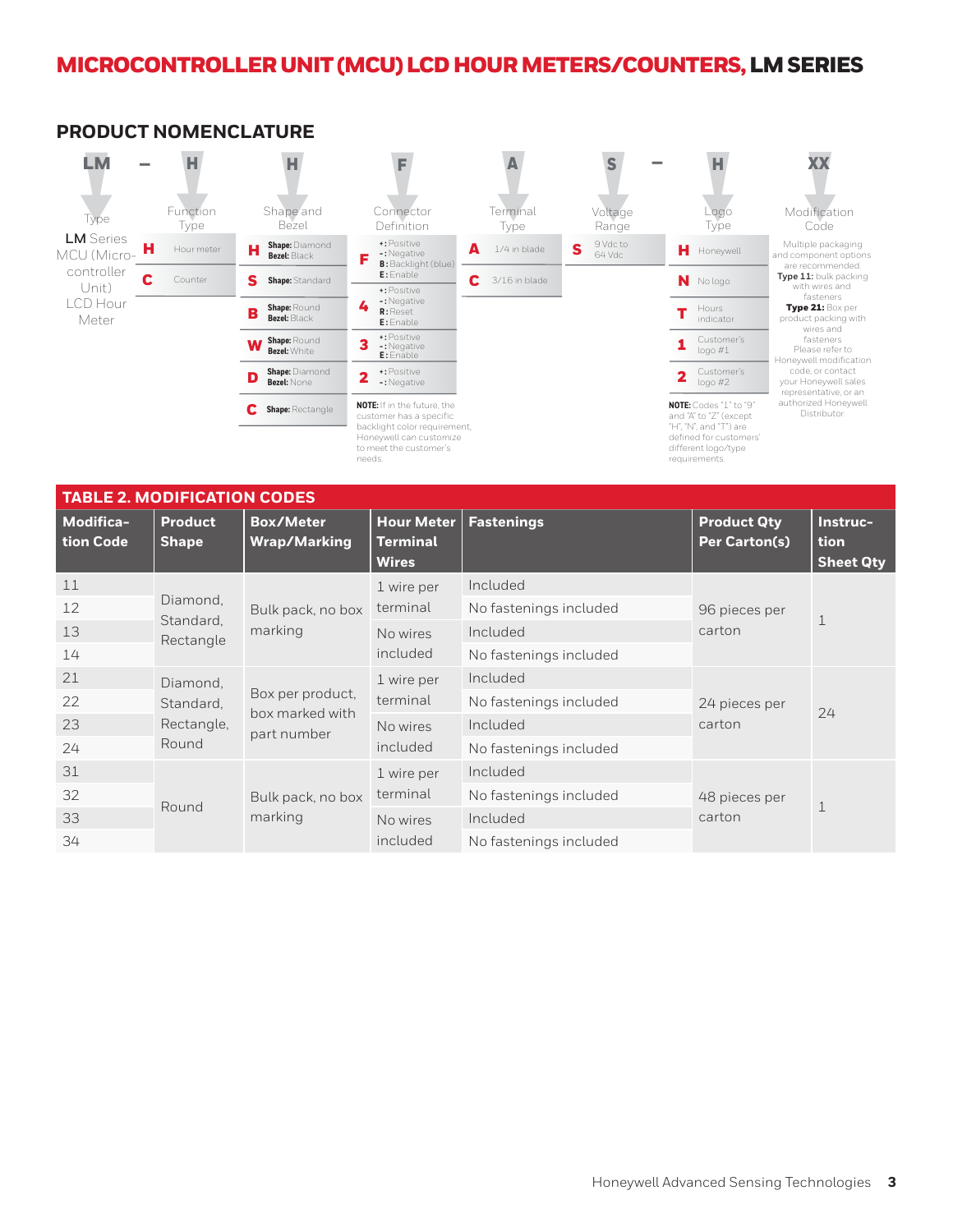| <b>LM SERIES ORDER GUIDE</b> |                        |                 |              |                          |                   |                                |           |
|------------------------------|------------------------|-----------------|--------------|--------------------------|-------------------|--------------------------------|-----------|
|                              | <b>Catalog Listing</b> | <b>Function</b> | <b>Shape</b> | <b>Bezel</b>             | <b>Connectors</b> | <b>Terminal</b><br><b>Type</b> | Logo      |
|                              | LM-CS3CS-N11           | Counter         | Standard     | $\qquad \qquad -$        | 3                 | 3/16 in blade                  | None      |
|                              | LM-CS3CS-N13           | Counter         | Standard     |                          | 3                 | 3/16 in blade                  | None      |
|                              | LM-CS3CS-N21           | Counter         | Standard     | $\qquad \qquad -$        | 3                 | 3/16 in blade                  | None      |
|                              | LM-CS3CS-N22           | Counter         | Standard     | $\overline{\phantom{0}}$ | 3                 | 3/16 in blade                  | None      |
|                              | LM-CS3CS-N23           | Counter         | Standard     |                          | $\Im$             | 3/16 in blade                  | None      |
|                              | LM-CS4AS-N11           | Counter         | Standard     | $\overline{\phantom{0}}$ | 4 (reset)         | 1/4 in blade                   | None      |
|                              | LM-HB2AS-H31           | Hour Meter      | Round        | <b>Black</b>             | $\overline{2}$    | 1/4 in blade                   | Honeywell |
|                              | LM-HB3AS-H31           | Hour Meter      | Round        | <b>Black</b>             | 3                 | 1/4 in blade                   | Honeywell |
|                              | LM-HB4AS-H31           | Hour Meter      | Round        | <b>Black</b>             | 4 (reset)         | $1/4$ in blade                 | Honeywell |
| Honeywell                    | LM-HC3CS-H11           | Hour Meter      | Rectangle    | $\qquad \qquad -$        | 3                 | 3/16 in blade                  | Honeywell |
| $\nu$ es $\Lambda$           | LM-HC3CS-H21           | Hour Meter      | Rectangle    |                          | 3                 | 3/16 in blade                  | Honeywell |
|                              | LM-HC3CS-H22           | Hour Meter      | Rectangle    |                          | 3                 | 3/16 in blade                  | Honeywell |
|                              | LM-HD2AS-H11           | Hour Meter      | Diamond      | None                     | $\mathbf{2}$      | 1/4 in blade                   | Honeywell |
|                              | LM-HD2AS-N11           | Hour Meter      | Diamond      | None                     | $\overline{2}$    | $1/4$ in blade                 | None      |
|                              | LM-HD2AS-N21           | Hour Meter      | Diamond      | None                     | $\overline{2}$    | 1/4 in blade                   | None      |
|                              | LM-HD2AS-N22           | Hour Meter      | Diamond      | None                     | $\overline{2}$    | $1/4$ in blade                 | None      |
|                              | LM-HD3AS-H11           | Hour Meter      | Diamond      | None                     | 3                 | 1/4 in blade                   | Honeywell |
|                              | LM-HD3AS-H13           | Hour Meter      | Diamond      | None                     | 3                 | $1/4$ in blade                 | Honeywell |
|                              | LM-HD3AS-N11           | Hour Meter      | Diamond      | None                     | 3                 | 1/4 in blade                   | None      |
|                              | LM-HD4AS-H11           | Hour Meter      | Diamond      | None                     | 4 (reset)         | 1/4 in blade                   | Honeywell |
|                              | LM-HD4AS-N11           | Hour Meter      | Diamond      | None                     | 4 (reset)         | 1/4 in blade                   | None      |
|                              | LM-HH2AS-H11           | Hour Meter      | Diamond      | <b>Black</b>             | 2                 | 1/4 in blade                   | Honeywell |
|                              | LM-HH2AS-H21           | Hour Meter      | Diamond      | <b>Black</b>             | $\overline{2}$    | $1/4$ in blade                 | Honeywell |
|                              | LM-HH2AS-H22           | Hour Meter      | Diamond      | Black                    | 2                 | 1/4 in blade                   | Honeywell |
|                              | LM-HH2AS-N11           | Hour Meter      | Diamond      | <b>Black</b>             | 3                 | 1/4 in blade                   | None      |
|                              | LM-HH3AS-H11           | Hour Meter      | Diamond      | Black                    | 3                 | 1/4 in blade                   | Honeywell |
|                              | LM-HH3AS-H21           | Hour Meter      | Diamond      | <b>Black</b>             | 3                 | 1/4 in blade                   | Honeywell |
|                              | LM-HH3AS-H22           | Hour Meter      | Diamond      | <b>Black</b>             | 3                 | 1/4 in blade                   | Honeywell |
|                              | LM-HH3AS-N11           | Hour Meter      | Diamond      | <b>Black</b>             | 3                 | 1/4 in blade                   | None      |
|                              | LM-HH4AS-H11           | Hour Meter      | Diamond      | <b>Black</b>             | 4 (reset)         | 1/4 in blade                   | Honeywell |
|                              | LM-HH4AS-H21           | Hour Meter      | Diamond      | <b>Black</b>             | 4 (reset)         | 1/4 in blade                   | Honeywell |
|                              | LM-HH4AS-H22           | Hour Meter      | Diamond      | Black                    | 4 (reset)         | 1/4 in blade                   | Honeywell |
|                              | LM-HH4AS-N11           | Hour Meter      | Diamond      | <b>Black</b>             | 4 (reset)         | 1/4 in blade                   | None      |
|                              | LM-HHFAS-H11           | Hour Meter      | Diamond      | <b>Black</b>             | 4 (backlight)     | 1/4 in blade                   | Honeywell |
|                              | LM-HHFAS-H21           | Hour Meter      | Diamond      | <b>Black</b>             | 4 (backlight)     | 1/4 in blade                   | Honeywell |
|                              | LM-HHFAS-H22           | Hour Meter      | Diamond      | Black                    | 4 (backlight)     | 1/4 in blade                   | Honeywell |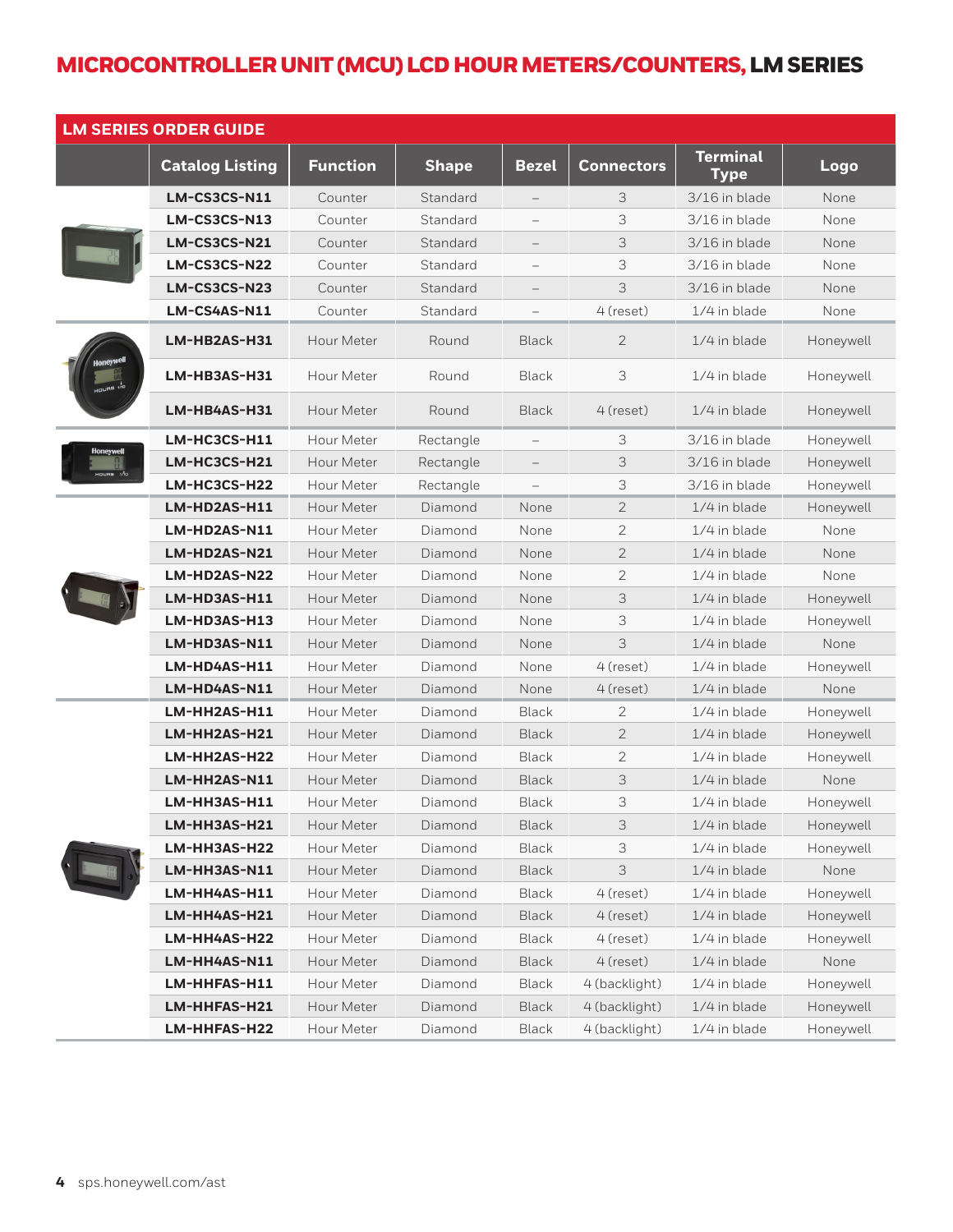| <b>LM SERIES ORDER GUIDE</b> |                        |                 |              |                          |                   |                                |                 |
|------------------------------|------------------------|-----------------|--------------|--------------------------|-------------------|--------------------------------|-----------------|
|                              | <b>Catalog Listing</b> | <b>Function</b> | <b>Shape</b> | <b>Bezel</b>             | <b>Connectors</b> | <b>Terminal</b><br><b>Type</b> | Logo            |
| <b>Honeywell</b>             | LM-HS2AS-H11           | Hour Meter      | Standard     |                          | $\overline{2}$    | 1/4 in blade                   | Honeywell       |
|                              | LM-HS2AS-H21           | Hour Meter      | Standard     |                          | 2                 | $1/4$ in blade                 | Honeywell       |
|                              | LM-HS2AS-N21           | Hour Meter      | Standard     | $\overline{\phantom{m}}$ | $\overline{2}$    | 1/4 in blade                   | None            |
|                              | LM-HS2AS-N22           | Hour Meter      | Standard     | $\overline{\phantom{0}}$ | $\overline{2}$    | 1/4 in blade                   | None            |
|                              | LM-HS2AS-T11           | Hour Meter      | Standard     | $\qquad \qquad -$        | $\overline{2}$    | $1/4$ in blade                 | Hours indicator |
|                              | LM-HS3AS-H11           | Hour Meter      | Standard     |                          | 3                 | 1/4 in blade                   | Honeywell       |
|                              | LM-HS3AS-H21           | Hour Meter      | Standard     |                          | 3                 | $1/4$ in blade                 | Honeywell       |
|                              | LM-HS3CS-N11           | Hour Meter      | Standard     |                          | 3                 | 3/16 in blade                  | None            |
|                              | LM-HS4AS-H11           | Hour Meter      | Standard     |                          | 4 (reset)         | $1/4$ in blade                 | Honeywell       |
|                              | LM-HSFAS-H11           | Hour Meter      | Standard     |                          | 4 (backlight)     | $1/4$ in blade                 | Honeywell       |
| <b>doneywet</b><br>HOURS IN  | LM-HW2AS-H31           | Hour Meter      | Round        | Chrome                   | $\mathfrak{D}$    | $1/4$ in blade                 | Honeywell       |
|                              | LM-HW3AS-H31           | Hour Meter      | Round        | Chrome                   | 3                 | 1/4 in blade                   | Honeywell       |
|                              | LM-HW4AS-H31           | Hour Meter      | Round        | Chrome                   | 4 (reset)         | $1/4$ in blade                 | Honeywell       |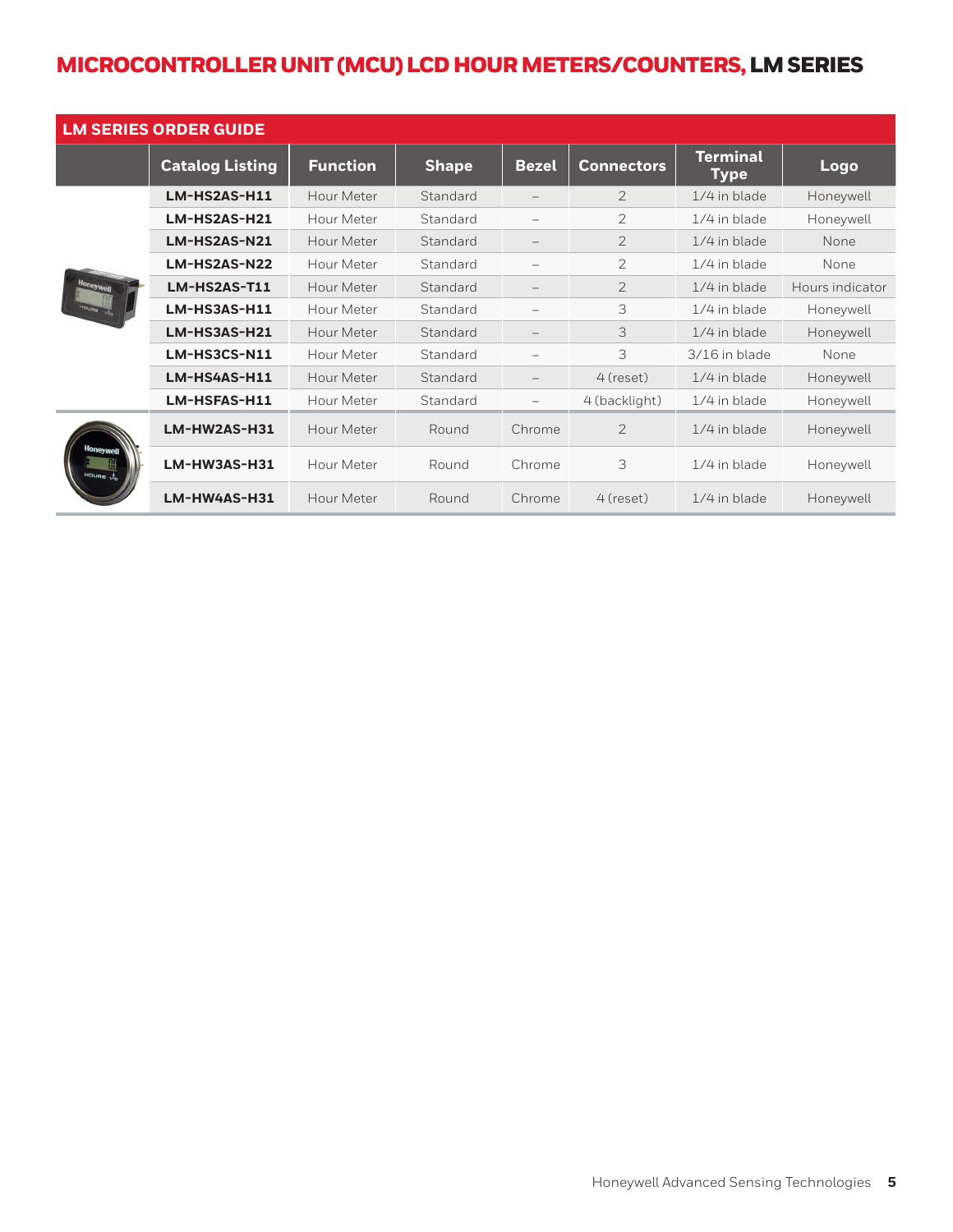## **DIMENSIONAL DRAWINGS**

**Figure 1. Diamond-Shaped Hour Meter Dimensions**



TERMINALS TO ACCEPT GM TERMINAL 2962447 AND GM CONNECTOR 2962448 OR FOUIVALENT.

**Figure 2. Standard-Shaped Hour Meter Dimensions**



TERMINALS TO ACCEPT GM TERMINAL 2962447 AND GM CONNECTOR 2962448 OR EQUIVALENT.

**Figure 3. Round-Shaped Hour Meter Dimensions**



UL RECOGNIZED SYMBOL WITH (FILE NO) XXXXXX & CE SYMBOL, MAX POWER, PRODUCING AREA SHOULD BE PRINTED ON LABEL.

AND GM CONNECTOR 2962448 OR EQUIVALENT.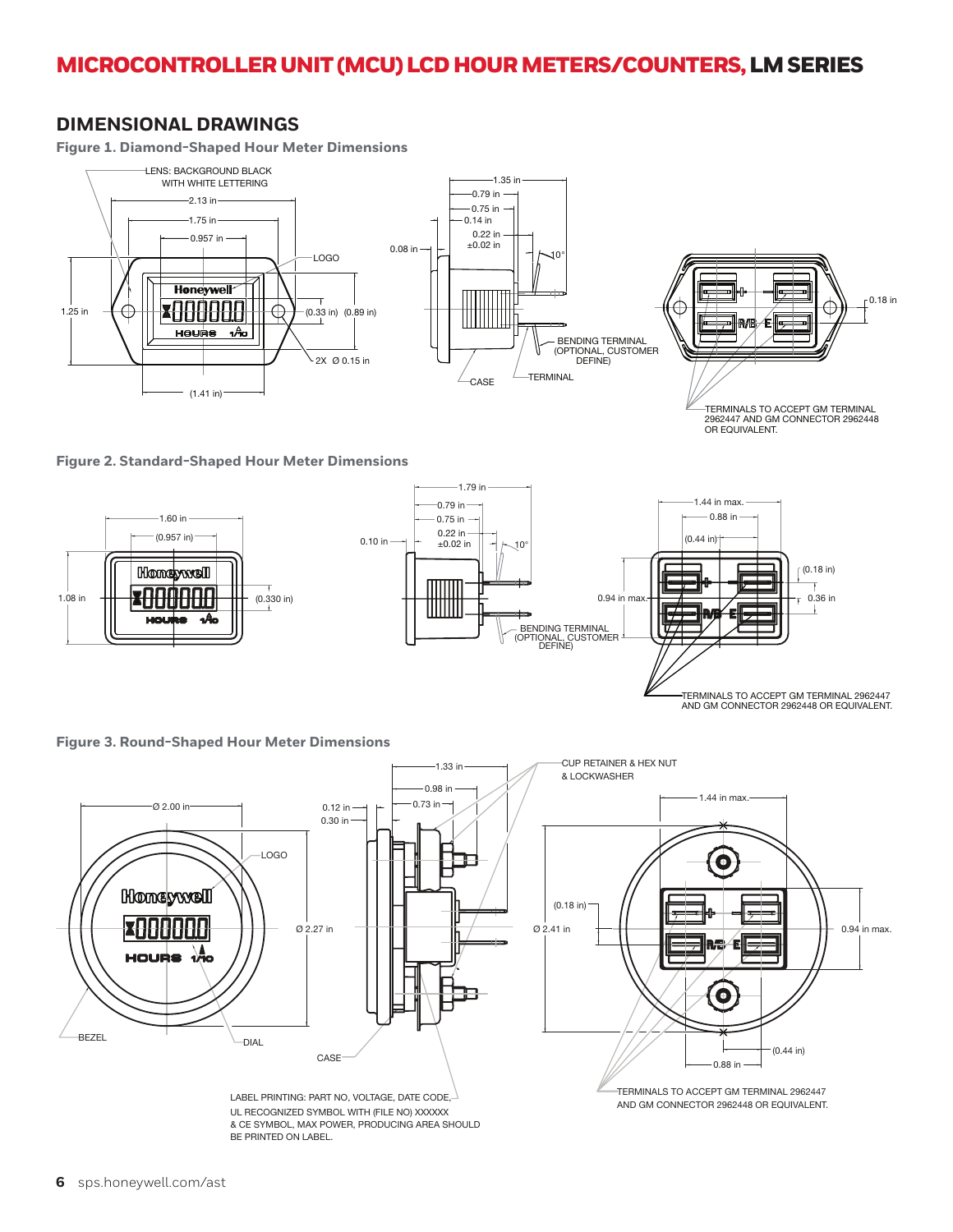#### MICROCONTROLLER UNIT (MCU) LCD HOUR METERS/COUNTERS, LM SERIES ERS/ DC I M CEDIEC

#### **Figure 4. Rectangle-Shaped Hour Meter Dimensions**



## Figure 5. Diamond-Shaped (No Bezel) Hour Meter Dimensions



## , **CAUTION**

Be cautious when working around and connecting to the LM Series' terminals, especially those other than the positive terminal (+) as there is no eletrical protection on the negative (-), reset, enable, and/or backlight terminals.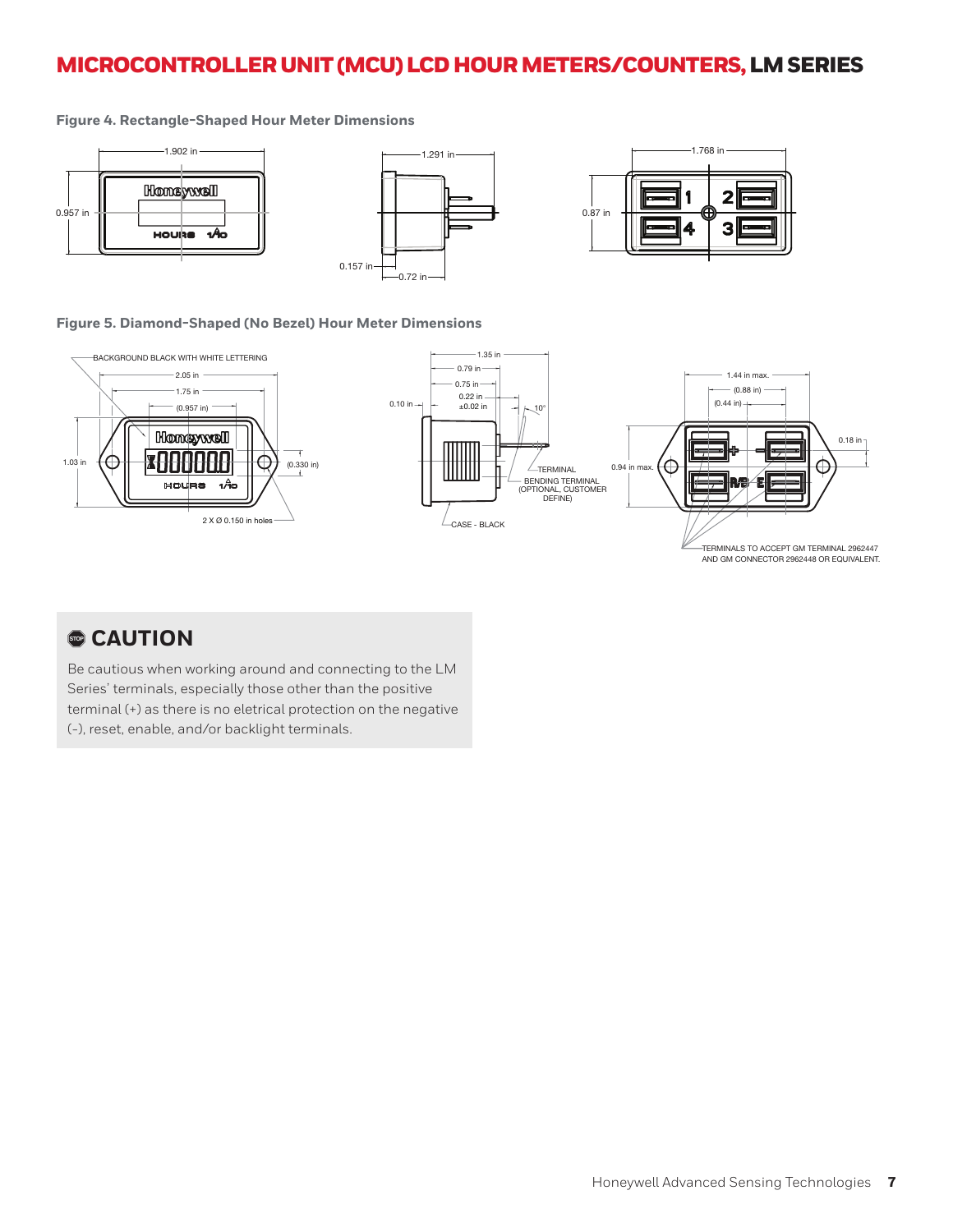**#6-32 NC2B**<br>THREADS

骨

붭

ŧ

TORQUE NUTS TO 5 IN.LB. MAX TO SECURE HOURMETER INTO PANEL

-#6-32 X .50 -REF<br>ROUND HEAD<br>MACHINE SCREW<br>CLASS 2 THREAD **\*6 INTERNAL-<br>SHAKEPROOF**<br>TYPE 12  $1.755$ <br> $1.745$ ⊐  $1.455$ <br> $1.445$ — -⊕[ Konsvvell .ø  $.150\pm.005$  2 HOLES B888888  $\begin{array}{c} 955 - 7 \\ 945 - 480 \\ 470 \end{array}$ ¢ HOLES FOR MOUNTING SCREW HOURS ۹Â -⇔|  $R.030 \pm .005$  TYP 샦 MOUNTING CUT DIAMOND SHAPE WITH BEZEL TORQUE NUTS TO 5 IN.LB. MAX TO SECURE HOURMETER INTO PANEL  $1.455$ <br> $1.445$ R.030±0.005 TYP **RETAINER** Ф **Honeywell \***00008  $\frac{955}{945}$  $\hat{\Phi}$ MOUNTING CUT STANDARD SHAPE CUP RETAINER HEX NUT WITH EXTERNAL<br>LOCKWARSHER #8-32 UNC-2B ł. ł  $\pmb{\mathrm{B}}$ Honerwal **7000000 1** A POURS  $\bm{\mathbb{B}}$  $\emptyset$  2.000±0.005 MOUNTING CUT TORQUE NUTS TO 5 IN.LB. MAX TO SECURE HOURMETER INTO PANEL ROUND SHAPE **BRACKET** LOCKWASHER<br>DIN6797-J 4,3  $1.77$ HEX NUT<br>M4, KNURLED t **Honeywell** ł .88 MOUSS -A R 047 RECTANGLE SHAPE MOUNTING CUT -#6-32 X .50 -REF<br>ROUND HEAD<br>MACHINE SCREW<br>CLASS 2 THREAD **#6 INTERNAL<br>SHAKEPROOF<br>TYPE 12** #6-32 NC2B<br>THREADS R.03 TYP 4 PLACES – -⇔l **Honeywell**  $\psi$ ¥88880£ ⊕ È 95  $.48$ moute vo  $\emptyset$ .150 2 HOLES —-⊕

 $1.45$ 

 $-1.75$ 

MOUNTING HOLES

**Figure 6. LM Series Mounting and Fasteners (if applicable)**